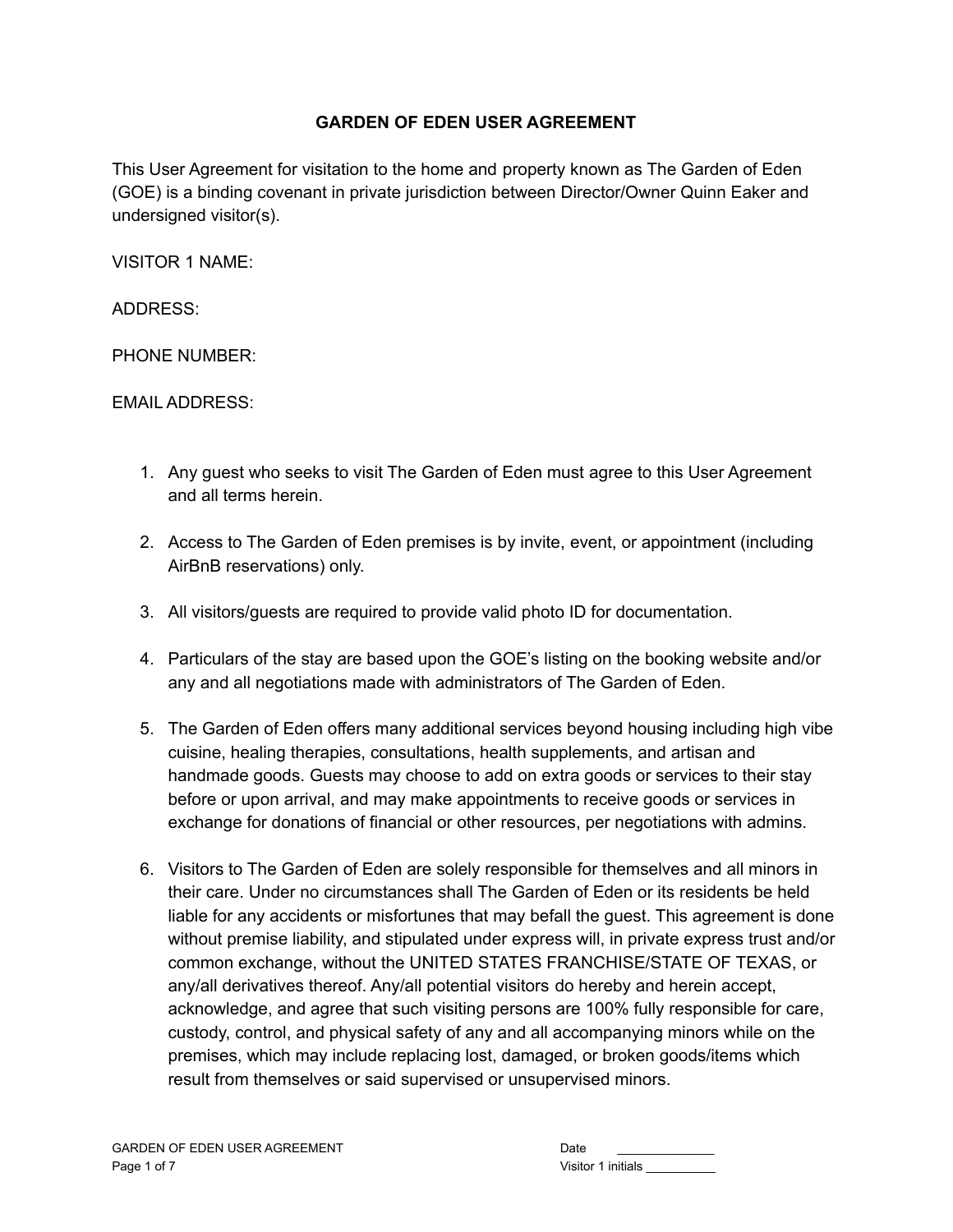- 7. It is understood, acknowledged, and agreed by each visitor that GOE is immune from suit and will not be held responsible for any type of Premises liability or personal injury, which may, or could possibly occur as the result of the visitor's actions, or visitor's unsupervised minors at play, especially on the GOE land, premises, or at GOE events. This is based on stringent personal responsibility and self-governance, and is to include but not limit to: (i) arguments or disputes, (ii) slips trips or falls, and/or (iii) any other potential detrimental action, circumstance or event arising from, the failure or refusal of any visitor to adequately supervise the actions of themselves and/or proximate safety of their offspring or, other such minors.
- 8. All visitors agree that any disputes that may arise from or during their stay at The Garden of Eden are subject to Alternative Dispute Resolution (ADR) at the sole discretion of the GOE, its agents, successors and/or assigns at a time and place of their choosing. All visitors acknowledge and agree by their signature affixed hereto that all disputes which may or could arise from or during this visitation agreement, inter alia., shall be mediated at the sole discretion of the GOE by an ADR agent of its choosing, and at a time and place of the GOE's choosing.
	- a. This ADR may include arbitration, in which case any controversy or claim arising out of or relating to this agreement/waiver, or the breach thereof, shall be settled by arbitration administered by the American Arbitration Association in accordance with its Commercial Arbitration Rules. The arbitration hearing shall take place in the State of Texas before a single arbitrator. Judgment on the award rendered by the arbitrator may be entered in any court having jurisdiction thereof. No demand for arbitration may be made after the date when the institution of legal or equitable proceedings based on such claim or dispute would be barred by the applicable statute of limitation. The arbitrator is authorized to award punitive or other damages measured by the prevailing party's actual damages.
- 9. The Garden of Eden is a private jurisdiction standing and operating outside of the Federal and Federated "STATE OF STATE" territories. Thus, any and all visitors to the GOE must disclose any/all personal and/or professional Government/Police/Municipal employments, engagements, and/or relationships that such a potential visitor may have now, or in the foreseeable future.
- 10. Much of the speech, action, and/or transactions which occur daily at GOE and/or GOE related events are the building blocks of future projects, networking, and/or transformational workshops and thus, such communications are copyrighted, private, and protected as the exclusive intellectual property of GOE. With certain exceptions, all ideas or actions disclosed or formed on GOE premises or during any GOE related activities are, the respective property of GOE and/or its foundational staff/crew.

| Date               |
|--------------------|
| Visitor 1 initials |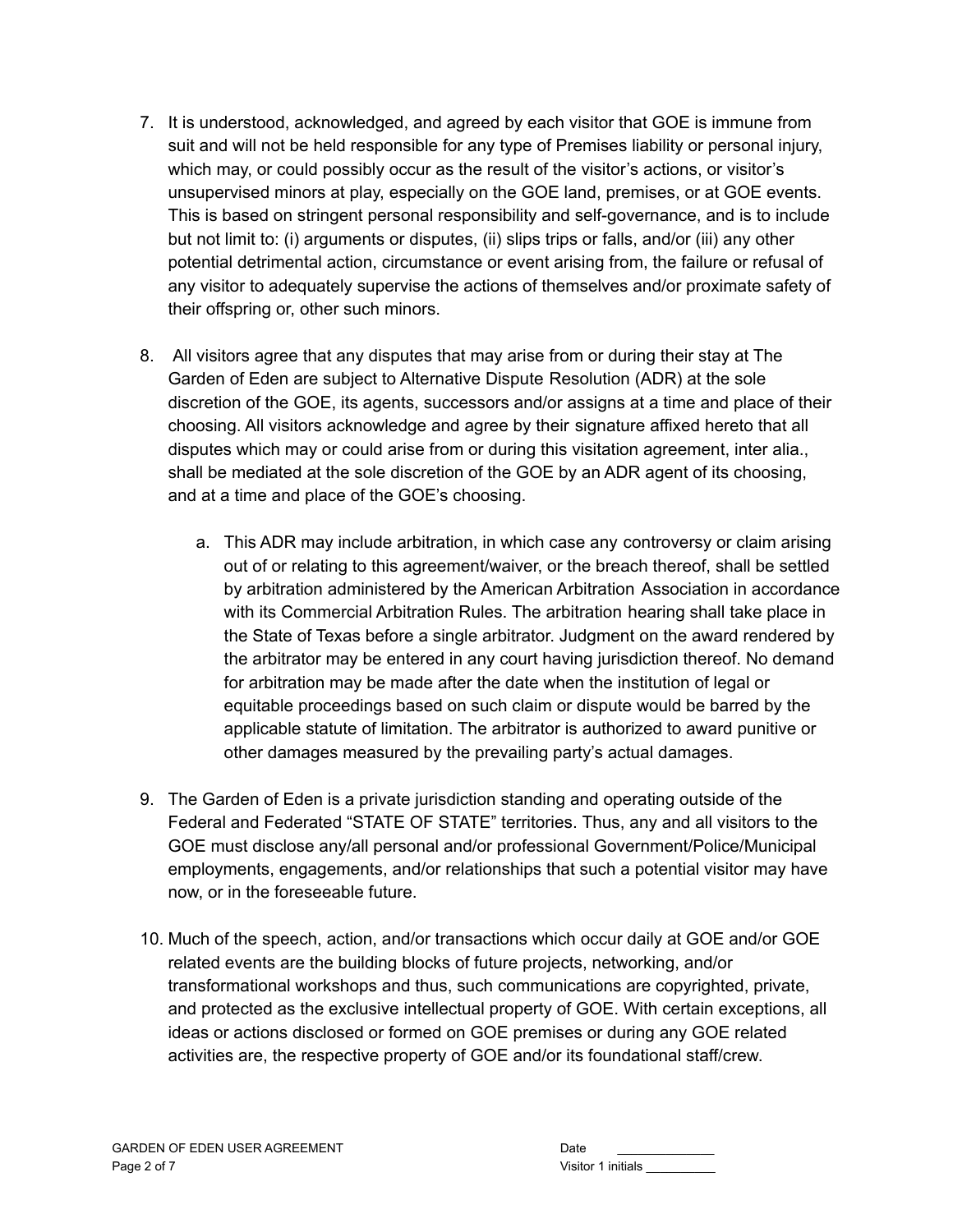- a. Thus, by signing this User Agreement or by remaining on the GOE premises, all visitors do hereby voluntarily and freely of their own will acknowledge and grant their consent to be bound over by a conditional non-disclosure contract, not to disseminate, imitate, use, realize a gain, or otherwise engage in the unauthorized use of GOE discussions, ideas, social media related materials, raw project materials, and/or techniques for profit.
- b. The terms of such a "non-disclosure" contract, are incorporated herein as follows:
	- i. All visitors, without first obtaining permission from Eaker, shall be lawfully bound or legally restrained from posting any written, and/or photographic material to any public domain, including but not limited to any such information or data which relates in any way to, or involves, the GOE, GOE property and premises, GOE activities, workshops or techniques, and/or such other particulars of any visitors' time spent at GOE or GOE related events.
	- ii. All visitors, without first obtaining permission from Eaker, shall be lawfully bound or legally restrained from verbally disclosing to any non-member any GOE related events, discussions, techniques, transactions and/or circumstances which transpire or occur during their experience or duration of the visitation whether on premises or at GOE related events.
	- iii. This includes but does not limit to the unauthorized sharing by any visitor, of another GOE inhabitants', visitors' and/or guests' personal information, physical or mental attributes, speech, actions taken during the course of visitation, and/or any other such personal information as may be reasonably understood to be of a private nature, or any conditions of the property or premises.
- 11. All visitors fully and further acknowledge that such a visitor is acting at all times in their own personal commercial liability, that they are who they present themselves to be, and are not holding any unknown or undisclosed association with any outside organization including but not limited to: news agency, public office under law enforcement, confidential informant, and/or any such similar title or position.
- 12. Any/all visitors further acknowledge and agree that their stay at GOE premises is revocable and subject to termination or eviction from the GOE premises or events upon the emergency determination of the Director, as may become necessary as a result of any member breaching this agreement, indirectly endangering, and/or directly attempting to harm GOE staff or any or any other GOE related person. For the purposes of this agreement, a breach the following prohibited acts or transactions:

| Date               |
|--------------------|
| Visitor 1 initials |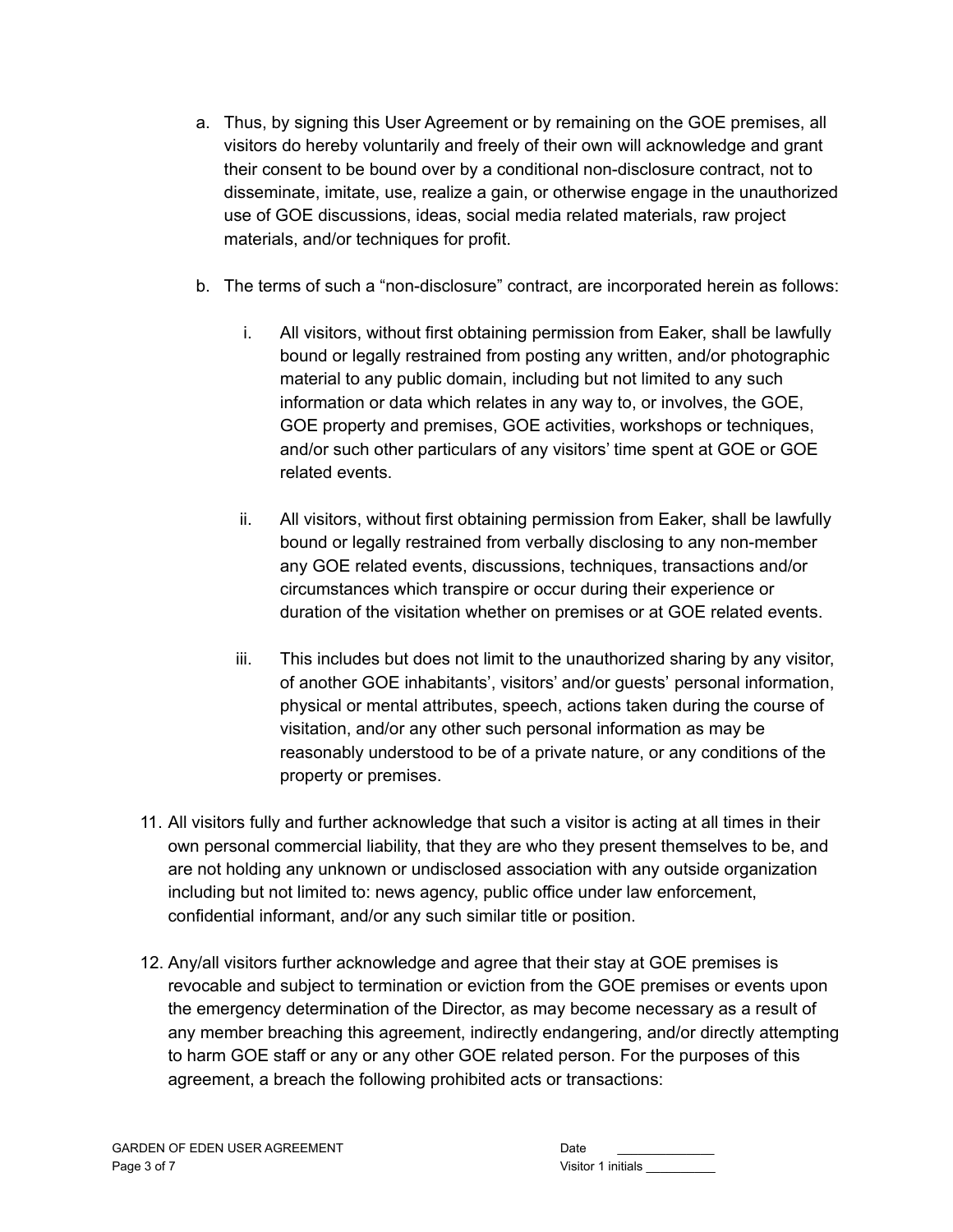- a. Any verbal or physical act done or exhibited by any visitor, whether solely or jointly, and during their physical proximity on or near GOE property or events, that which negligently or intentionally causes serious physical, emotional, or mental damages to any other person, regardless of whether such injured person is a GOE inhabitant, member, visitor, founder, and/or other such third party related person.
- b. Any unreasonable and extraordinary act, regardless of original intent, which causes or is the instigating cause of substantially negligent property damage, loss of productivity, loss of property, or damage to any person.
- c. Any such other act deemed by Eaker and/or staff to be morally reprehensible, destructive, and/or that which could create or intends to create any situation, that which may likely endanger the livelihood and/or overall mission of GOE.

13. Upon any final determination by Eaker of a breach action warranting expulsion, the visitor may be subject to immediate eviction and/or restriction of re-entry from the premises, and GOE expressly reserves the exclusive right to sue for damages as may become necessary; and specifically not limited to the recoupment of damages or expenses resulting from such a action. Eaker may set the damage amount to a reasonable and provable amount, subject to change based on each specific circumstance.

14. Moreover, it is generally stipulated that, any/all visitors, acknowledge and agree by their signature hereto, excluding special exceptions by permission or verbal license of Eaker, never to share, distribute, copy, take photos, audio or video recording on the premises without permission; or in any other such way, not to profit, gain, or benefit from GOE, agents and/or assigns, methods, techniques, proprietary documents, workshops, events, strategies or strategems, inter alia, permanently and regardless of visitor/membership status. By signing this document, visitors agree to total private non-disclosure of GOE related subject matter without the aforesaid prior express permission or verbal license.

15. All visitors further acknowledge that GOE, its agents, associates, and/or assigns are honorable beings, with honorable experience and sustainability lessons to share in a responsible and equitable way; Any/all visitors acknowledge and agree to hold GOE, and its agents or assigns harmless and each personally indemnified from any/all claims, as may arise or be subject to the duration of visitation, including but not limited to: parking, sickness, injury, slips and falls, weather related events, acts of god, mortal or fatal injury, inter alia.; and as may be further defined from time to time.

16. All visitors further acknowledge and accept full unlimited commercial liability for their actions, including their friends, guests, and/or accompanying minor's actions; and said visitors further acknowledge and agree not to disclose to any person, without prior authorization from Eaker; any/all materials reasonably relating to private information, documents, photos, videos,

| Date               |  |
|--------------------|--|
| Visitor 1 initials |  |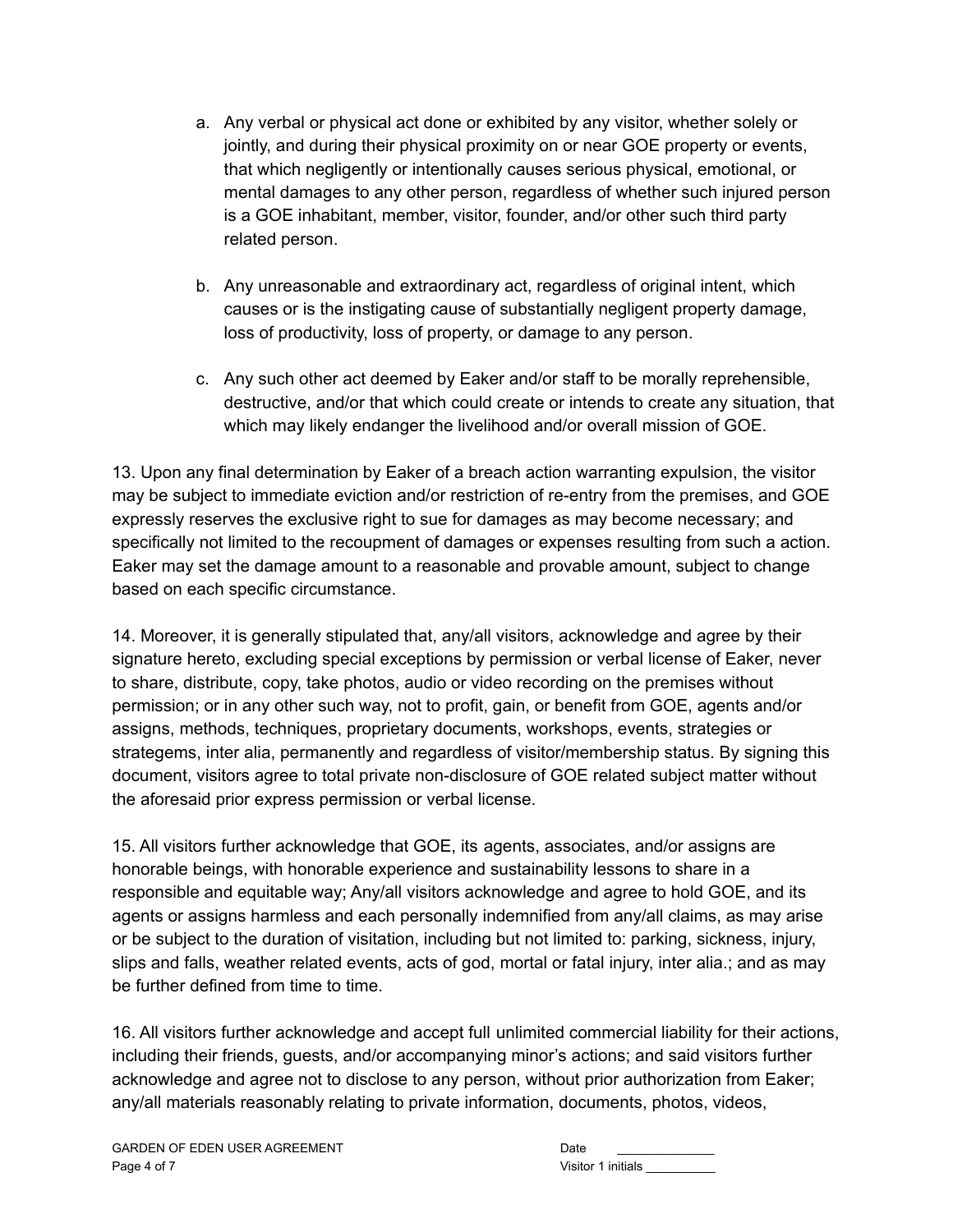strategies and/or conversations experienced or realized during the course of GOE related functions.

17. The GOE, its agents, successors and/or assigns, reserve the express and exclusive right to modify, change, and/or terminate any portion or whole of the herein User's Agreement for any such reasonable cause that is determined by Eaker or delegated persons to be in the long term sustainable best interest of GOE.

18. By this agreement, the GOE, its agents, successors and/or assigns reserve the exclusive right to maintain their own independent production of photo and video projects on the premises or at member events. Visitors further acknowledge that they consent to being photographed or recorded during all GOE events or as may occur on location at: **7325 Mansfield Cardinal Road, Kennedale, Texas.**

19. Photography, Audio and/or Video recording are commonplace at GOE, and thus may occur without ample warning or notice to certain visitors. Thus, all such visitors bear the responsibility, if desiring to be anonymous, of pre-emptively removing themselves from any ongoing audio, photo or video recording upon first becoming aware of their proximity in or near the same.

20. All visitors acknowledge, accept, and agree herein that they have set forth their signature and/or autograph voluntarily agreeing to each of the above stipulations, and the incorporated non-disclosure contract, solely by their own free will. The hold harmless and non-disclosure shall remain despite the status, proximity, and/or eviction of any such visitor under this agreement.

| Executed by me,                             |        | the |
|---------------------------------------------|--------|-----|
| undersigned prospective visitor(s) on, this | dav of |     |

WHEREFORE, in mutual understanding of the herein User Agreement, I, the undersigned prospective Visitor, do hereby acknowledge and agree to the same in honor and truth, bound over in irrevocable estoppels to the Agreement contained herein so long as the personal, specific, and particular negotiations of my visitation remain valid and un-breached. And WHEREAS, in agreement to the NON-DISCLOSURE/HOLD HARMLESS STIPULATIONS, witness my hand heretofore set below under my full commercial liability:

| <b>Visitor 1 Printed Name</b> | Signature | <b>DOB</b> |
|-------------------------------|-----------|------------|
| Visitor 2 Printed Name        | Signature | <b>DOB</b> |
| GARDEN OF EDEN USER AGREEMENT | Date      |            |

| Date               |  |  |  |
|--------------------|--|--|--|
| Visitor 1 initials |  |  |  |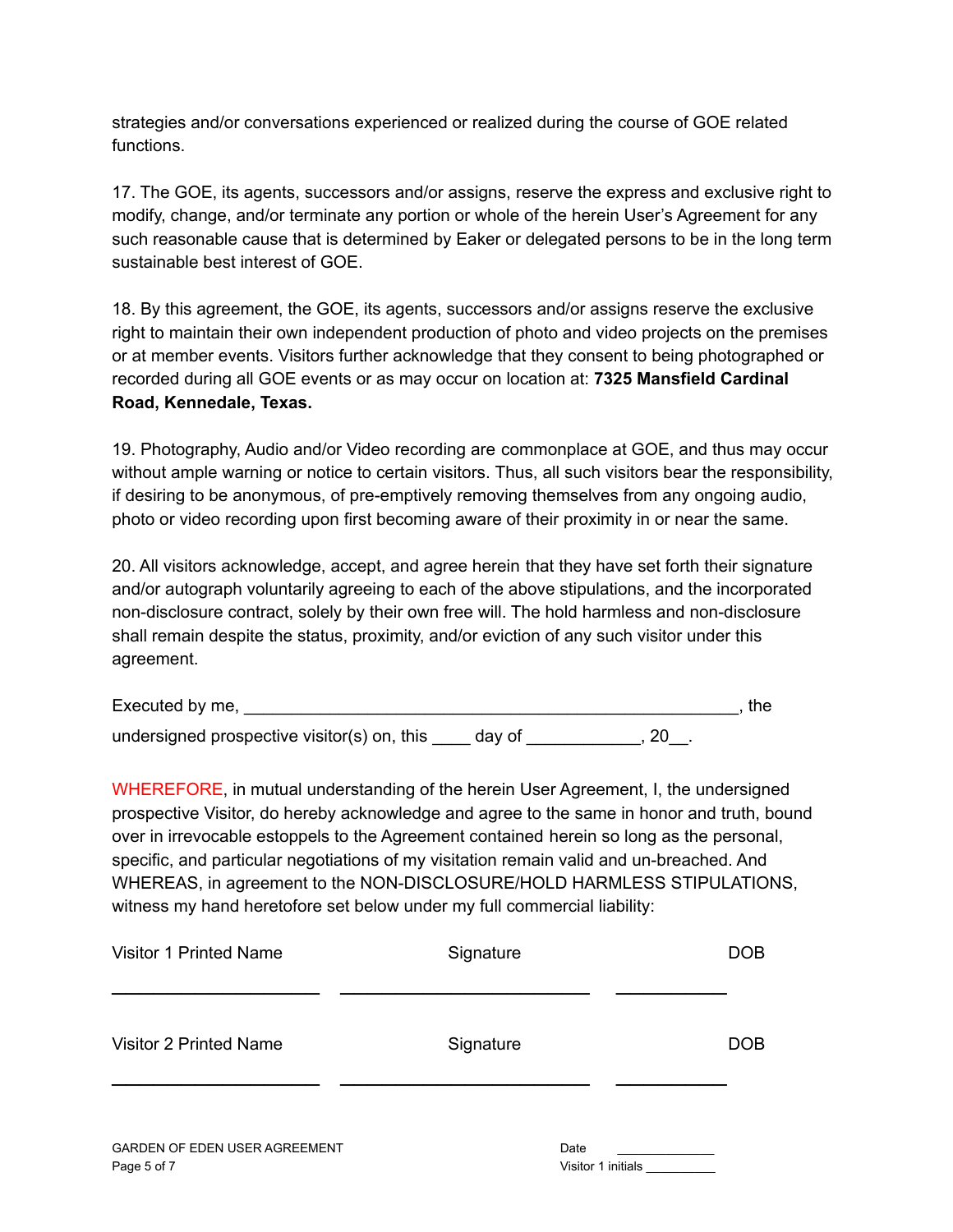| Signature  | <b>DOB</b> |
|------------|------------|
| Signature  | <b>DOB</b> |
| <b>DOB</b> |            |
| <b>DOB</b> |            |
| <b>DOB</b> |            |
| <b>DOB</b> |            |
|            |            |

| Date               |  |  |
|--------------------|--|--|
| Visitor 1 initials |  |  |